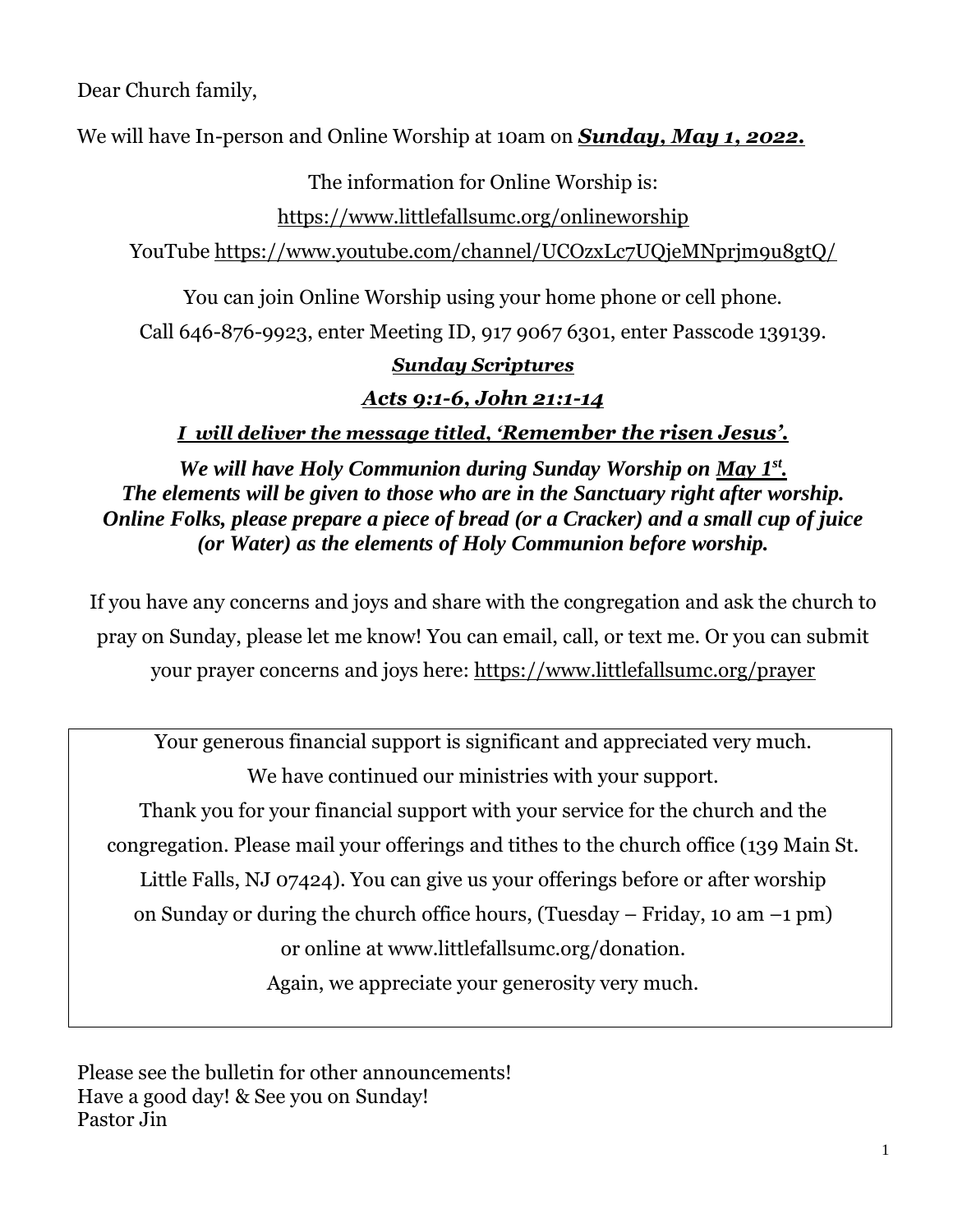# **Little Falls United Methodist Church**

# **Third Sunday of Easter**

# **May 1, 2022 - 10 am**



**139 Main Street, Little Falls, NJ 07424 Office Phone: (973) 256-0993 Website: [www.LittleFallsUMC.org](http://www.littlefallsumc.org/) Email: [Info@LittleFallsUMC.org](mailto:Info@LittleFallsUMC.org)**

*"A Welcoming Community of Faith, Hope, Mission and Outreach Sharing Christ's Love" "Making Disciples of Jesus Christ for the Transformation of the World"*

**"I appeal to you therefore, brothers and sisters, by the mercies of God, to present your bodies as a living sacrifice, holy and acceptable to God, which is your spiritual worship." (Romans 12:1)**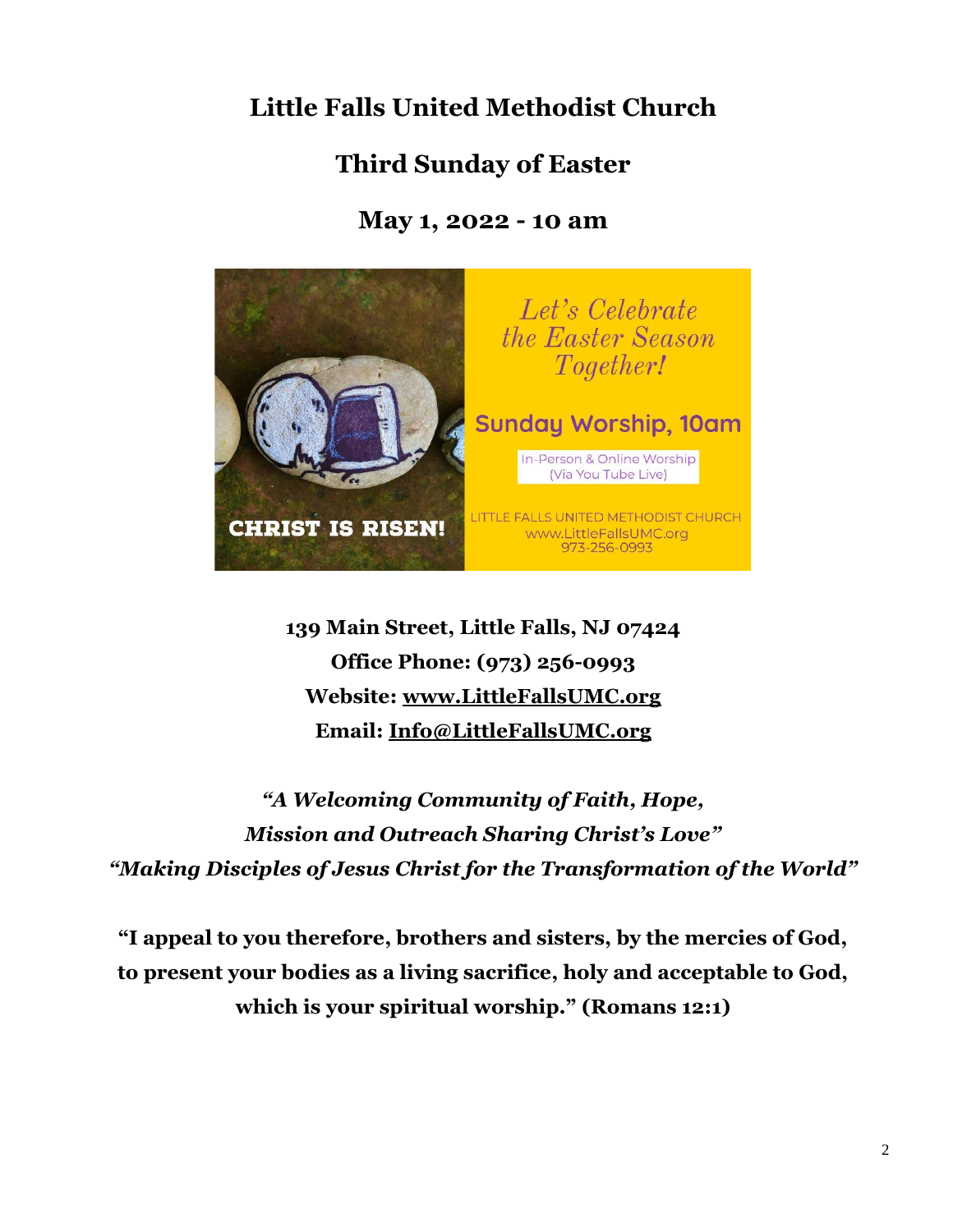### *Called to Praise*

### ⭻**Prepare your heart and body for Worship**

### **Welcome & Greeting**

### ⭻**Call to Worship**

Leader: Come, let us sing our songs of joy to the Lord! **All: We will tell of God's power and victorious love!** Leader: Let our voices be heard everywhere! **All: Let our songs of praise never end!** Leader: Let all the earth echo the songs of God's mighty love! **All: Let us feel the strength of God coursing through us!** Leader: Shout the good news! **All: Christ is Alive! Christ calls us! Praise be to God!**

| <b>‡Praise Song</b> | <b>Easter People, Raise Your Voices</b> | <b>UMH 304</b> |
|---------------------|-----------------------------------------|----------------|
|                     | Easter people, raise your voices,       |                |
|                     |                                         |                |

Sounds of heaven in earth should ring. Christ has brought us heaven's choices; Heavenly music, let it ring. Alleluia, Alleluia! Easter people let us sing!

Fear of death can no more stop us From our pressing here below. For our lord empowered us to triumph over every foe. Alleluia! Alleluia! On to victory now we go.

Every day to us is Easter, with its resurrection song. When in trouble move the faster to our God who rights the wrong. Alleluia! Alleluia! See the power of heavenly throngs!

### **Children's Time** *A Net Full of Fish* **John 21:1-14**

Peter went fishing with some of the disciples. The fished from their boat all night, but they did not even catch one fish. Early the next morning, someone from the shore shouted, "You have not caught any fish, have you?" "No," they replied, "Cast your net to the right side of the boast," the man said. As soon as they did, Their net was full of fish! Then Peter Knew the man was Jesus. He jumped out of the boat and swam to shore. Jesus asked him, "Do you love me?" Peter said, "You know I do." Jesu said, "If you love me, then take good care of my people."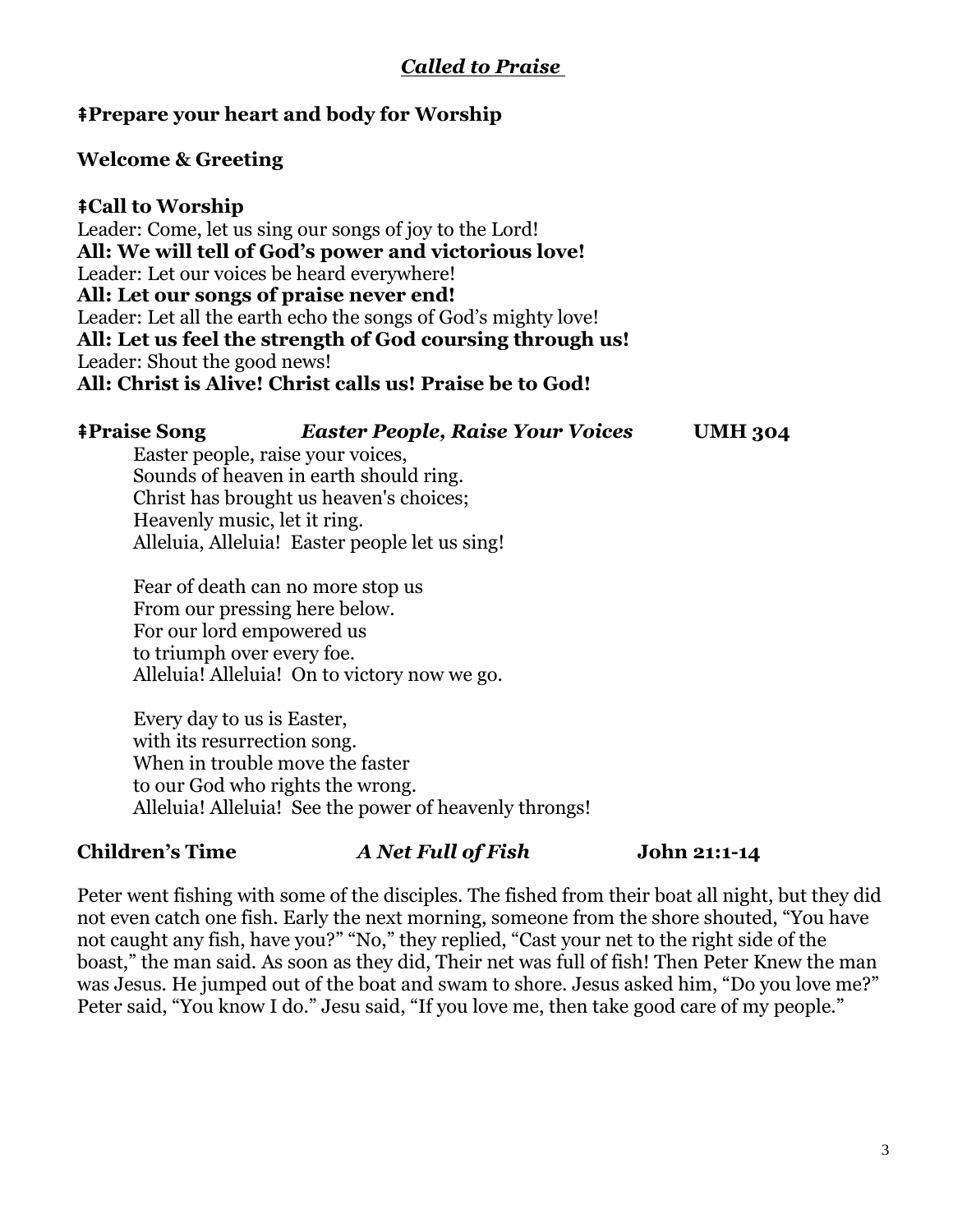### **Announcements**

- We have '**In-Person' Worship in the Sanctuary** and **'Online Worship'** at 10 am on *Sunday, May 1, 2022.* You can choose In-person worship or Online worship to worship with us.
- Wearing a mask is optional in the church. If you don't feel good, we recommend wearing a mask.
- The Worship Bulletin will be sent to you by email (most people) or mail (those who cannot access email). You can see the bulletin on the church website, <https://www.littlefallsumc.org/onlineworship>
- You can join our online worship via YouTube or Facebook for Online Worship. Type "Little Falls United Methodist Church" in searching window on Youtube or Facebook. You can use the link below to join in Online Worship. YouTube<https://www.youtube.com/channel/UCOzxLc7UQjeMNprjm9u8gtQ/>
- You can join the Online Worship by your phone. Call 646-876-9923 and enter the Meeting ID, 917 9067 6301 and  $#$  Key and then press  $#$  key again! Passcode 139139.
- *Blanket Magic - Church World Service Blankets - Your donation for a blanket gives God's love and grace to those who are in hard times. On May 1 and May 8, you will have the opportunity to donate in honor or in memory of someone.* **\$10** *will provide a blanket. Contributions of any amount will be appreciated. If writing a check, please make it out to United Methodist Women (UMW) and note that it is for CWS Blankets. Please save your change; we will be having a NOISY OFFERING for Blankets on May 8.*
- **Fellowship Time after Worship** We will resume the Fellowship time (The Coffee Hour) on *May 1*. Let us have a good fellowship time every Sunday after Worship. We need your help to continue the coffee hour. Please contact Ken G. for details.
- **Altar Flowers** –If you would like to offer the altar flowers, please contact Janet (973) 896-8936 [\(ladyteddy@aol.com\)](mailto:ladyteddy@aol.com).
- **Prayer Concerns & Joys** Please email Pastor Jin (jkim@littlefallsumc.org) if you would like to share your concerns and joys with the congregation. Pastor Jin will lift up the names in the order of prayer in our worship.
- **A Special Charge Conference** We had a Special Charge Conference on *April 26th,* Tuesday and Scott Fitzgerald was elected as the chairperson of Staff Parish Relations Committee. Please pray for Scott for his service as the SPRC Chairperson and help him.
- Let's Help Ukraine Janet delivered the collected items to the Ukraine Church in Clifton. The minister expressed gratitude to our congregation. We continue to collect Medical/baby Items. Contact Janet D. if you have any questions. Thank you all for participating in the collection.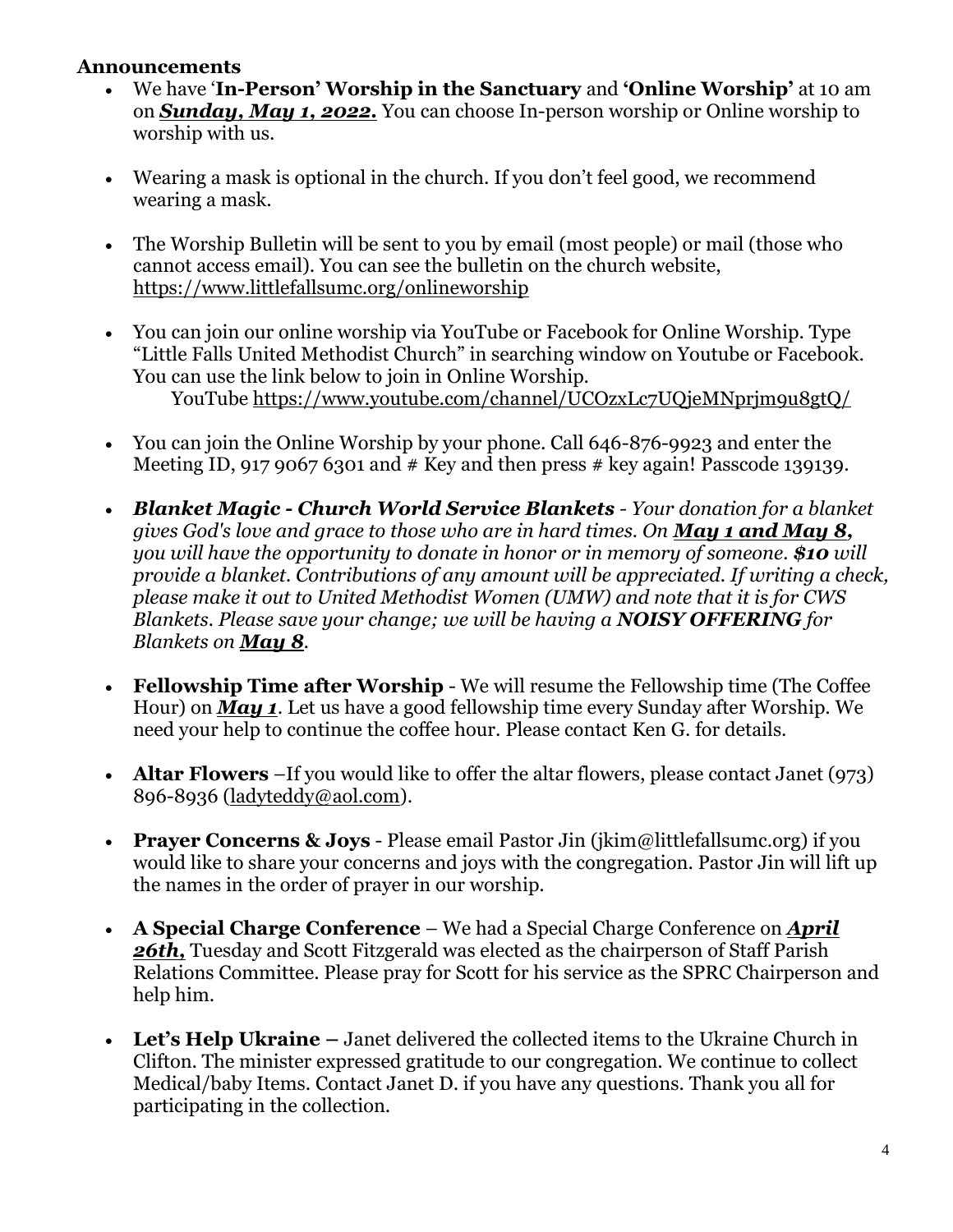- **UMW Victorian Tea & Auction!** UMW had a successful event last Saturday. Thank you, everyone for your help, support, and generosity!
- **Church Wide Spring Yard Sale!** Saturday, May 14, 9:30am to 3:30pm, Rain or Shine. Rent a space to sell your items. Hot dog lunch sale & Bake sale. Contact Allison for more details 973-809-4152. Hope to see you there!
- **Church Forum** We began another church forum for the church ministry last Saturday as the initial meeting. Please join us in the next meeting! Let's work on God's ministry together!
- **Kids For Christ** Join us in KFC! All Children  $(K 5<sup>th</sup> \text{ grade})$  are welcome. The next meeting will be held on *Thursday, May 5th* at 5pm to 6:30pm. K.F.C. is a program for children. We have KFC every first and third Thursday of the month.
- **Treasured Memories** "Treasured Memories" is a grief group for those who have lost their loved ones. The ongoing meeting is held in Lee Lounge at 7pm on every *2nd Wednesday of the month.* Contact Allison for details (973) 800-4152.
- **Online Donation** Online donation is available now. Please visit the church website and click 'Donation.' The link is here: [www.LittleFallsUMC.org/donation.](http://www.littlefallsumc.org/donation)
- **Shoprite Gift Card** If you want to buy a Shoprite gift card, please contact Pete (973) 595-5765 or [\(detroit50@aol.com\)](mailto:detroit50@aol.com).
- **Kohl's Gift Card** If you want to buy a Kohl's gift card, please contact Allison.
- **AmazonSmile Program**  Please choose Little Falls UMC as your charity organization at https://smile.amazon.com. All services and prices will be the same and Amazon will donate 0.5% of your purchase to the church.
- Your financial support and generosity are greatly appreciated and essential for our church ministry and mission. Please consider sending your tithes and offerings to Little Falls UMC (139 Main St. Little Falls, NJ 07424). You can send your offerings and tithes to the church every week. Or you can send offerings and tithes for a month with a check. Thanks again for your generosity again!
- **LFUMC FOOD PANTRY ITEMS NEEDED** Many families depend on the Food Pantry on a regular basis. The Pantry needs the following non-perishable items; canned vegetables, peanut butter, jelly, adult/children's cereal, pasta & sauce, instant potatoes/rice, tuna, chicken, sardines, fruit, apple sauce, juice, and granola bars.
- **SOCKS FOR SOULS** *Do your feet get cold?* Please help Unity Circle to provide new or gently used socks to the homeless. There is a constant need. Please drop off your socks in the large white sock in the Narthex.
- **Ongoing Collection** UMW also collects postmarked stamps, can pull tabs, Box Tops for Education, and the front of greeting cards. Items are donated to different charities and organizations.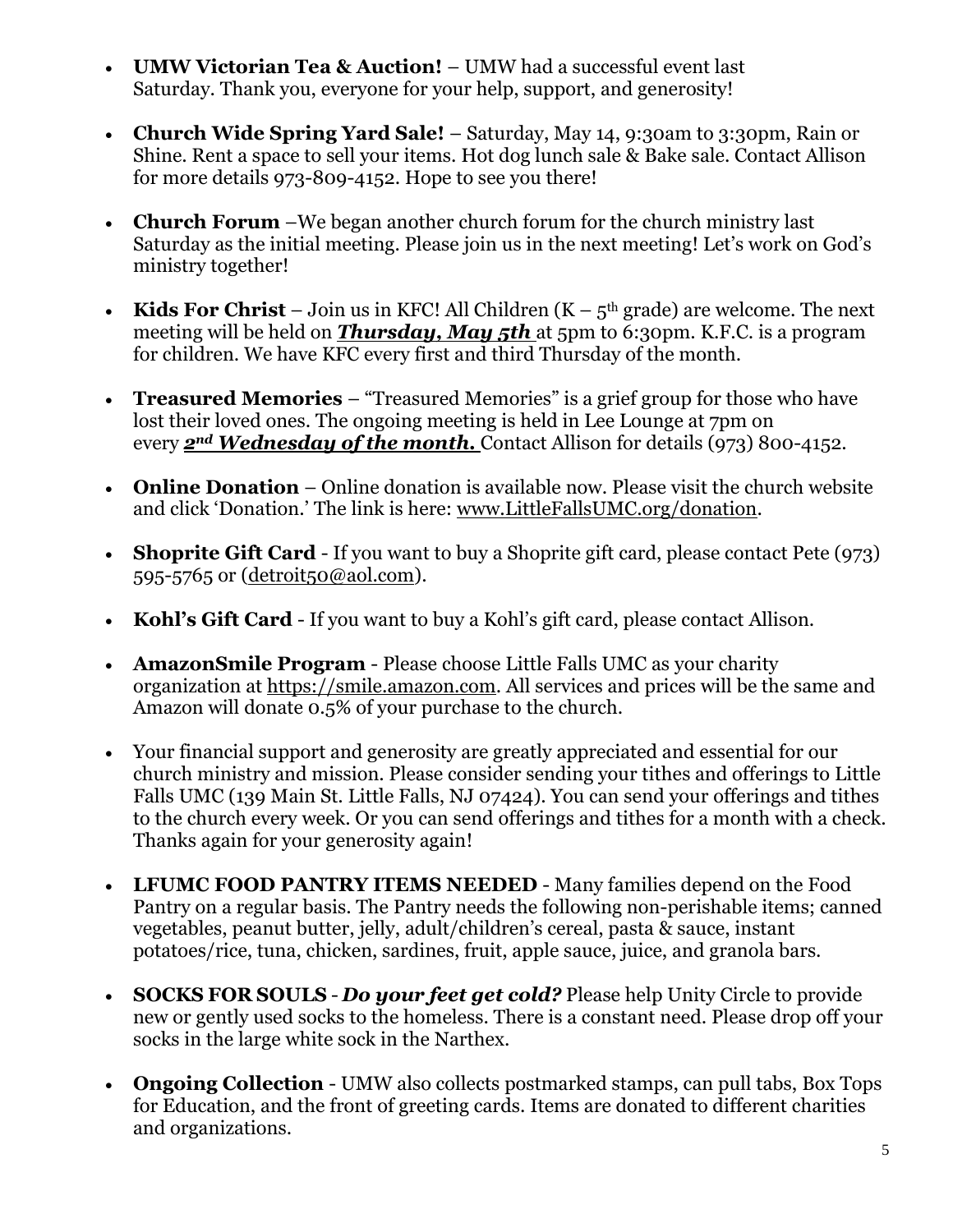### ⭻**Hymn of Prayer** *I love You, Lord* **TFWS 2068**

I love You Lord, and I lift my voice to worship You, O my soul rejoice. Take joy, my King, in what You hear may it be a sweet sweet sound in Your ear.

### **Pausing for Silent Prayer and Confession**

**Prayers of the People (Response: God, in Your Mercy, hear our prayers.) Lord Jesus, we slouch in our seats. We sit back and relax. The rush of Easter is over, the excitement which carried us to Easter and to the room where Jesus appeared to the disciples is wearing off. We just aren't sure what to do now that the journey to the Cross is completed. Help us to understand that the Cross is not our ending point, but rather the pivotal point. Help us to be people of astounding faith, who have seen the light of Resurrection, who know that you have conquered death. Fear cannot claim and bind us. You have released us to serve others and witness to the glorious, good news. As we have brought the names of those near and dear to us to you in prayer, help us to feel the rejuvenating power of your love in our lives. Inspire us to move into compassionate ministries to your world. For we ask these things in the name of our Risen Lord. AMEN.**

**The Lord's Prayer**

*Our Father, who art in heaven, hallowed be thy name, thy kingdom come, thy will be done, on earth, as it is in heaven. Give us this day our daily bread. And forgive us our trespasses, as we forgive those who trespass against us. And lead us not into temptation, but deliver us from evil, for thine is the kingdom, and the power, and the glory, forever. Amen.*

### *Called to the Word*

### **Prayer for Illumination**

Leader: Lord, open our hearts and minds by the power of your Holy Spirit, that, as the Scriptures are read and your Word proclaimed, we may hear with joy what you say to us today. **All: Amen**

### **NT Lesson Acts 9:1-6**

### **The Conversion of Saul**

**9** Meanwhile Saul, still breathing threats and murder against the disciples of the Lord, went to the high priest **<sup>2</sup>** and asked him for letters to the synagogues at Damascus, so that if he found any who belonged to the Way, men or women, he might bring them bound to Jerusalem. **<sup>3</sup>** Now as he was going along and approaching Damascus, suddenly a light from heaven flashed around him. **<sup>4</sup>** He fell to the ground and heard a voice saying to him, "Saul, Saul, why do you persecute me?" **<sup>5</sup>** He asked, "Who are you, Lord?" The reply came, "I am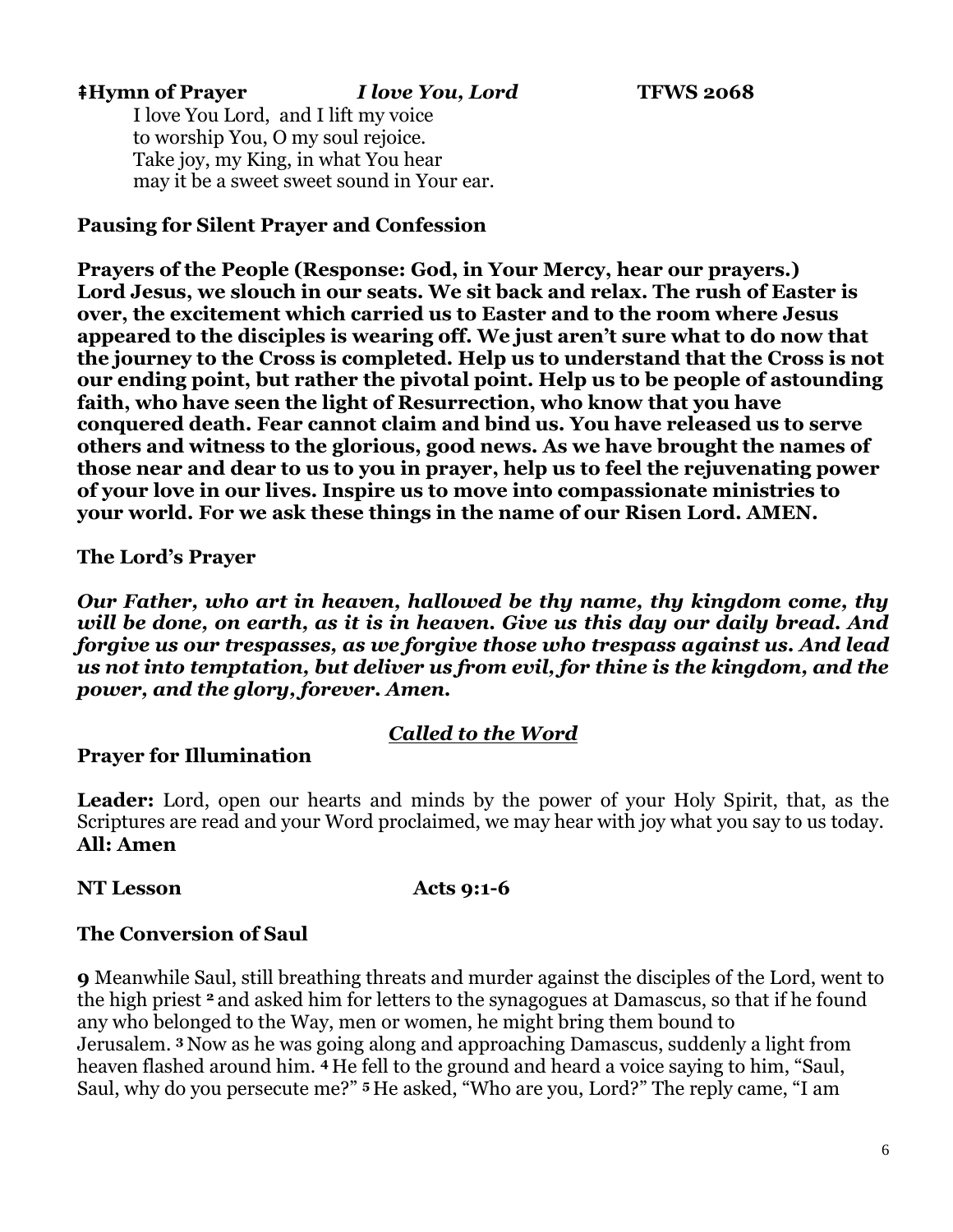Jesus, whom you are persecuting. **<sup>6</sup>**But get up and enter the city, and you will be told what you are to do."

### *This ends the NT Lessons. Let us turn to the Gospel Lesson. Please stand, if able.*

### **Gospel Lesson John 21:1-14**

### **Jesus Appears to Seven Disciples**

**21** After these things Jesus showed himself again to the disciples by the Sea of Tiberias; and he showed himself in this way. **<sup>2</sup>** Gathered there together were Simon Peter, Thomas called the Twin, Nathanael of Cana in Galilee, the sons of Zebedee, and two others of his disciples. **<sup>3</sup>** Simon Peter said to them, "I am going fishing." They said to him, "We will go with you." They went out and got into the boat, but that night they caught nothing.

**<sup>4</sup>** Just after daybreak, Jesus stood on the beach; but the disciples did not know that it was Jesus. **<sup>5</sup>** Jesus said to them, "Children, you have no fish, have you?" They answered him, "No." **<sup>6</sup>** He said to them, "Cast the net to the right side of the boat, and you will find some." So they cast it, and now they were not able to haul it in because there were so many fish. **<sup>7</sup>** That disciple whom Jesus loved said to Peter, "It is the Lord!" When Simon Peter heard that it was the Lord, he put on some clothes, for he was naked, and jumped into the sea. **<sup>8</sup>** But the other disciples came in the boat, dragging the net full of fish, for they were not far from the land, only about a hundred yards off.

**<sup>9</sup>**When they had gone ashore, they saw a charcoal fire there, with fish on it, and bread. **<sup>10</sup>** Jesus said to them, "Bring some of the fish that you have just caught." **<sup>11</sup>** So Simon Peter went aboard and hauled the net ashore, full of large fish, a hundred fifty-three of them; and though there were so many, the net was not torn. **<sup>12</sup>** Jesus said to them, "Come and have breakfast." Now none of the disciples dared to ask him, "Who are you?" because they knew it was the Lord. **<sup>13</sup>** Jesus came and took the bread and gave it to them, and did the same with the fish. **<sup>14</sup>** This was now the third time that Jesus appeared to the disciples after he was raised from the dead.

This is the word of God for the people of God. **All: Thanks be to God.**

### **Message** *Remember the Risen Jesus* **Rev. Jin Kook Kim**

Good morning, Church Family! I am glad to see you, everyone, and to worship God together as a church family this morning. I hope you had a blessed week in Christ. I pray that God's love, grace, and guidance are always with you in your faith journey. Last Sunday, Ken shared the message that our lives are the journey with Jesus and walking with Jesus, our Savior, and the son of God. Let us walk with Jesus, our Savior, all the time. Walking with Jesus, let us serve others to see Jesus' love and grace.

My wife and I have helped them to pray to God to give thanks for food before they eat. They usually give thanks to God through prayer before they eat. I don't remember when but years ago, they had a meal without prayer, so I said, "Would you pray to give thanks to God because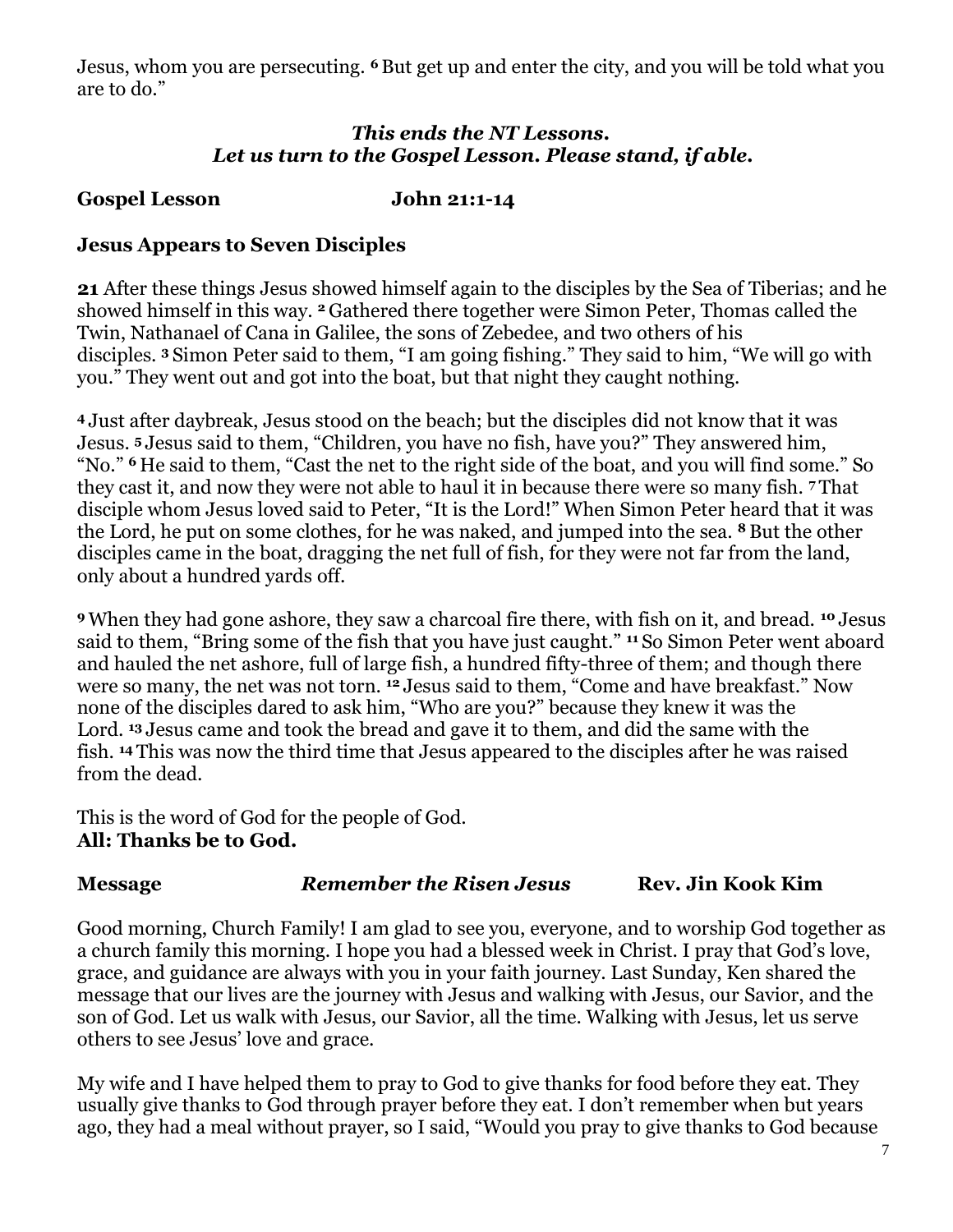God gives you the food?" One of them said, "Mommy gave us food. That was not God." I replied, "God gives Mommy and Daddy so we can give you food. Let us pray to give thanks to God for giving us food." Then we prayed, and the kids ate the rest of the food.

In today's scripture, Jesus prepared breakfast for the disciples and gave them bread and fish when they came from fishing. Jesus was their teacher, and they were his disciples. Usually, disciples prepared meals for their teacher rather than a teacher preparing meals for disciples. Why did he prepare a meal for them and give them food? Did they do something good or well to be served by Jesus? No, not at all. As we read the scripture, it was the third time that Jesus appeared to his disciples after he was raised from death. They were fishing. However, they should not fish at that time. Rather than fishing fish, they should go out and proclaim Jesus' death and resurrection because they witnessed Jesus' death and resurrection. And their mission given by Jesus was to save people by serving them to accept Jesus Christ as Jesus called them to fish for people. They failed to follow Jesus' call and direction. Even they failed to fish for fish. They worked all night, but they didn't catch a fish.

When Jesus came to them, Jesus stood on the beach and said, "Cast the net to the right side of the boat, and you will find some." So they did and could catch as many fish as they couldn't haul the net. Then they found that the person who gave them the direction was Jesus, the risen Jesus, and came to him. Jesus gave them bread and fish as their breakfast.

What do you think? Why did Jesus prepare food for them and give them the food? I believe it was not because of what they did good or well but because Jesus wanted to care for them and provide what they needed. That was Jesus' care and provision for them. Jesus cared for them although they failed their mission and calling. Jesus encouraged them to go the right way by giving bread and fish and by letting them experience catching many fish when they followed Jesus' direction.

They went back to their previous lives, which were to fish, although they witnessed Jesus' resurrection. They didn't know what to do, although they had seen the risen Jesus two times already. They were so happy and surprised when they saw the risen Jesus. However, the witness didn't stop them from going back to their previous lives. Then, Jesus appeared to them again and cared for them, and encouraged them to walk with him on their life journey. Likewise, we often lose the joy and the hope of Easter and the risen Jesus in our lives, but the risen Jesus comes to us and lets us have the joy and the hope of Easter in our lives again.

On Easter Sunday, we celebrated Jesus' resurrection. We shared the message that we have hope and joy in us and our lives for our Lord and Savior, Jesus Christ, is risen. We sang, "Because He lives, I can face tomorrow. Because he lives, all fear is gone. Because I know, He holds the future, and life is worth the living just because He lives." Are we still have the same joy and hope of Easter now? Or did we already lose the joy and the hope of Easter? Let us remember the risen Jesus to have the joy and the hope of Easter in our lives forever. Every Sunday is Easter Sunday, so we don't count Sunday as one of the 40 days of the Lenten season. We get together and praise God together on Sunday, not Saturday, the day of the Sabbath, because Jesus' resurrection is the foundation of our faith. Let us remember Jesus' resurrection when we get together for Sunday Worship. Let us remind ourselves that Jesus gives us hope and joy through his resurrection when we worship together on Sunday.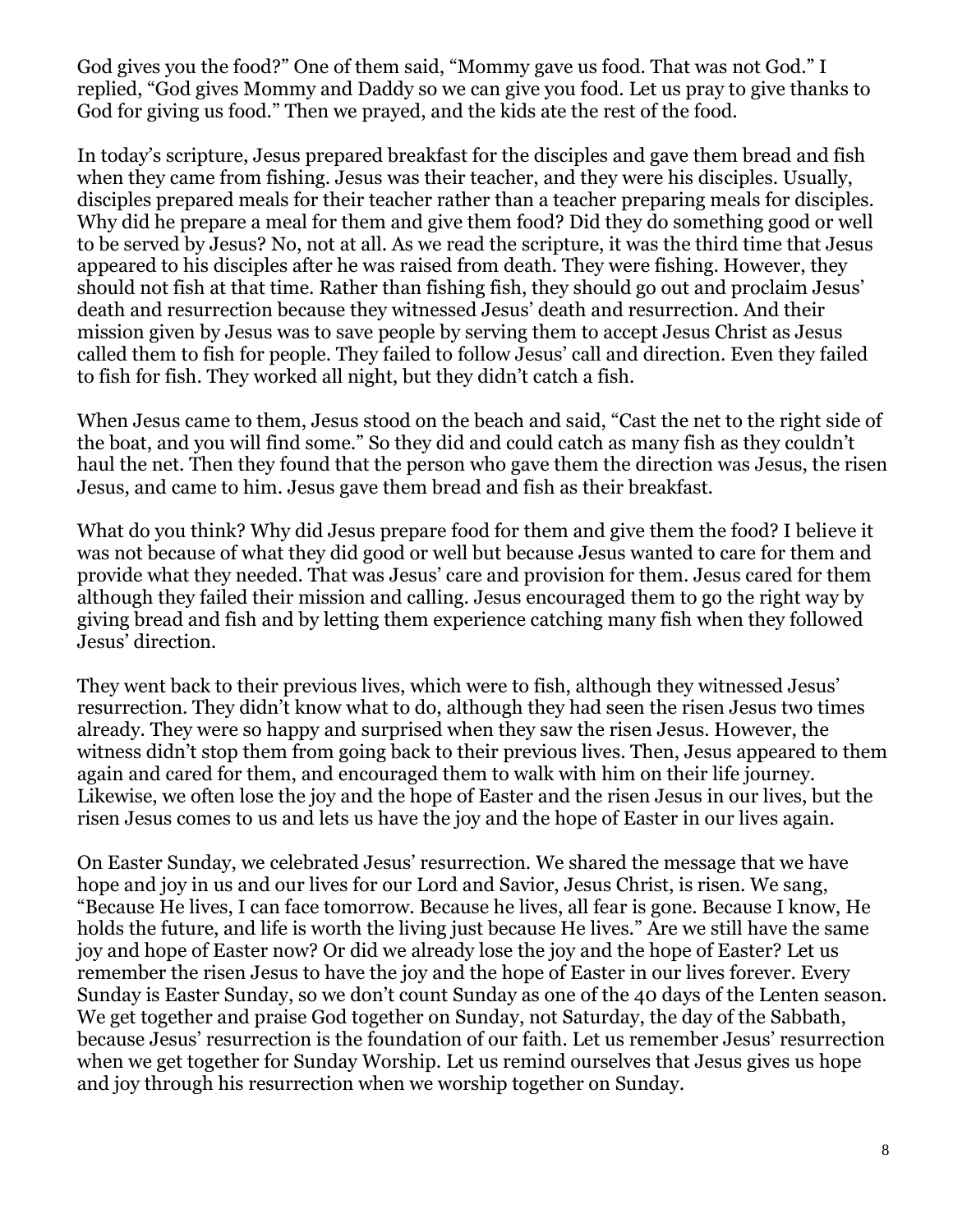Also, let us remember the risen Jesus when we have food. Jesus' disciples would remember the breakfast that Jesus prepared for them after Jesus was ascended. Of course, they would remember the last supper where Jesus asked them to remember Jesus giving them bread and wine. The disciples would remember not only Jesus' cross but also Jesus' resurrection when they ate food. Even we know that the two disciples who went to Emmaus realized their companion was Jesus when Jesus broke the bread and gave it to them. Let us remember the risen Jesus when we eat something. Let us remember that the joy and the hope of Easter are with us and in us when we eat or drink something. Let us remember that the risen Jesus' care and provision are with us when we eat. We don't skip meals even when we are in trouble or fail something. Whenever we have a meal in the midst of hardship, let us remember that the risen Jesus is with us and the hope of Easter is with us, and Jesus' care and provision are with us.

Little Falls Church family, we know that everything comes from God. Food comes from God. Although we work and buy food to have food, we know that God is the ultimate source of food and our lives. Rather than saying, "Mommy gave us food. That was not God.," let us give thanks to God for the food that God provided us and give thanks to God before we eat. Also, let us remember the risen Jesus, the hope and the joy of Easter, and God's love and provision whenever we eat or drink. The risen Jesus is with us. The risen Jesus cares for us and provides what we need. Let us remember the Risen Jesus! Amen!

### **THANKSGIVING AND HOLY COMMUNION**

### **Response 1**

**Holy, holy, holy Lord, God of power and might, heaven and earth are full of your glory. Hosanna in the highest. Blessed is he who comes in the name of the Lord. Hosanna in the highest.**

**Response 2**

**Christ has died; Christ is risen; Christ will come again.**

**Response 3**

**Amen.**

### *Called to Share*

### **Response to Our Generous God**

### ⭻**Doxology** *Praise God, From Whom All Blessings Flow* **UMH 95**

Praise God, from whom all blessings flow; Praise Him, all creatures here below; Praise Him above, ye heav'nly host; Praise Father, Son, and Holy Ghost!